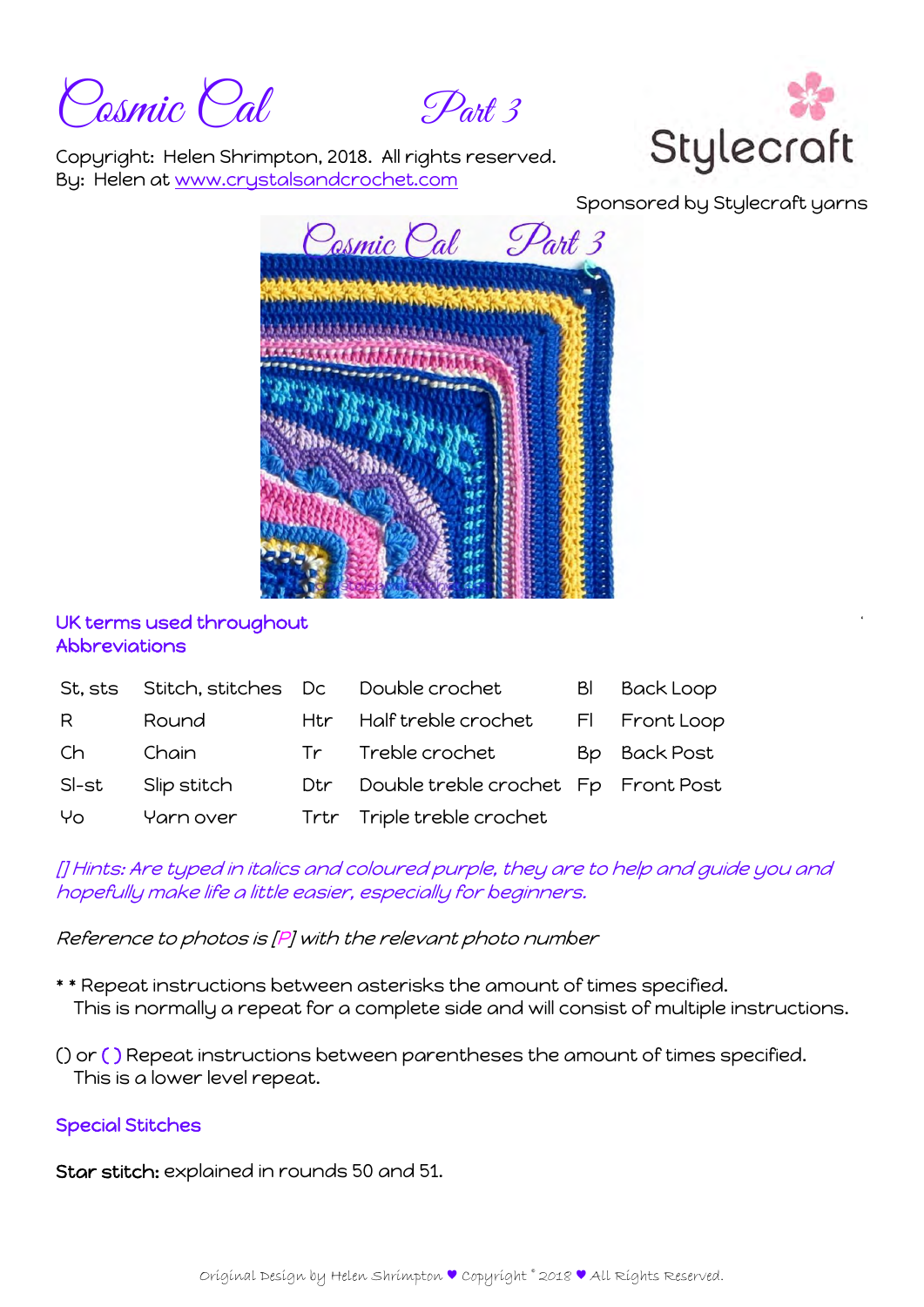43. Long side: \*Join with a standing dc in 6<sup>th</sup> st after marked st R34 [*do not include* marked st in count] [P1], dc in next st,

bpdc around next 20 sts, bphtr around next 10 sts, bptr around next 10 sts, bpdtr around next 7 sts,

Short side: bpdtr around marked st [place marker in this st],

bptr around next 3 sts, bphtr around next 83 sts, bptr around next 3 sts, bpdtr around marked st [place marker in this st], [P2]

Long side: bpdtr around next 7 sts, bptr around next 10 sts, bphtr around next 10 sts, bpdc around next 20 sts, dc in next 2 sts R34, cut yarn, and fasten off. \*[P3] Repeat from \* to \* twice.

Stitch count: Long side: 4 dc, 40 bpdc, 20 bphtr, 20 bptr, 14 bpdtr.

Short side: 83 bphtr, 6 bptr, 2 bpdtr.



44. Long side: \*Join with a standing dc in 4<sup>th</sup> st after marked st R34 [*do not include* marked st in count [P1], htr in next st, dc in next 10 sts, htr in next 10 sts, tr in next 12 sts, dtr in next 17 sts,

Short side: in marked st (dtr, 2 tr) [place marker in dtr], tr in next st, htr in next 87 sts, tr in next st, in marked st (2 tr, dtr) [place marker in dtr], [P2]

Long side: dtr in next 17 sts, tr in next 12 sts, htr in next 10 sts, dc in next 10 sts, htr in next st R34, dc in next st, cut yarn, and fasten off. \*[P3]

Repeat from \* to \* twice.

Stitch count: Short side: 87 htr, 6 tr, 2 dtr. Long side: 22 dc, 22 htr, 24 tr, 34 dtr.

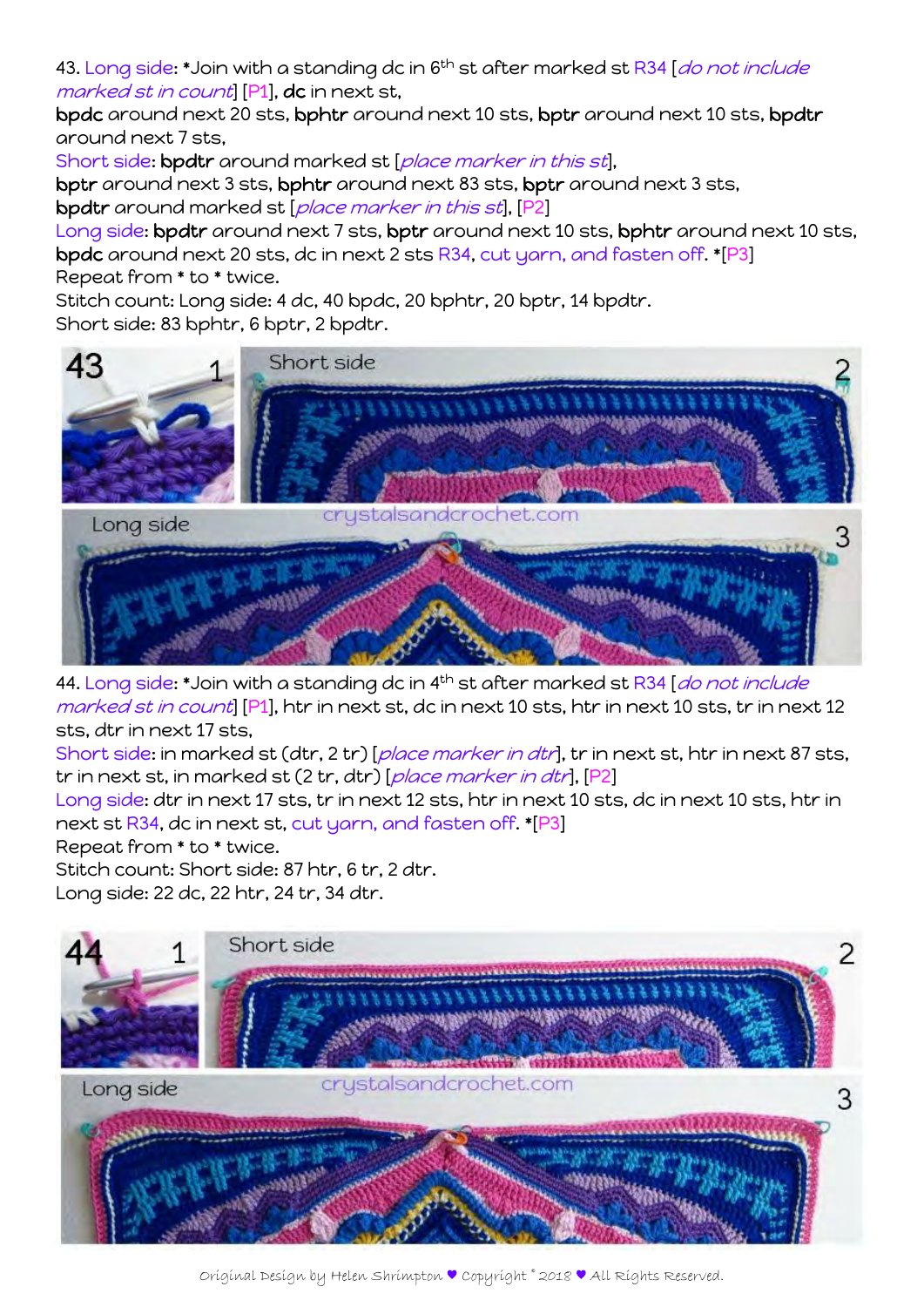45. Long side: \*Join with a standing dc in 2<sup>nd</sup> st after marked st R34 [*do not include* marked st in count] [P1], dc in next st,

bpdc around next 20 sts, bphtr around next 10 sts, bptr around next 21 sts, Short side: bptr around marked st [place marker in this st],

bphtr around next st, bpdc around next 91 sts, bphtr around next st,

bptr around marked st [place marker in this st], [P2]

Long side: bptr around next 21 sts, bphtr around next 10 sts, bpdc around next 20 sts, dc in next 2 sts R34, cut yarn, and fasten off. \*[P3]

Repeat from \* to \* twice.

Stitch count: Short side: 91 bpdc, 2 bphtr, 2 bptr.

Long side: 4 dc, 40 bpdc, 20 bphtr, 42 bptr.



46. Join with a standing htr in st BEFORE marked st R34, [P1]

Long side: \*htr through marked st R34 and marked st R30[P2], htr in next st R34, dc in next 53 sts,

Short side: in marked st (2 htr, tr, 2 htr) [place marker in tr], dc in next 93 sts, in marked st (2 htr, tr, 2htr) [place marker in tr], [P3]

Long side: dc in next 53 sts, htr in next st R34. \* [P4]

Repeat from \* to \* twice, omit last htr.

Join to standing htr with a sl-st.

Stitch count: Long side: 106 dc, 7 htr.

Short side: 93 dc, 4 htr, plus 2 corner tr.

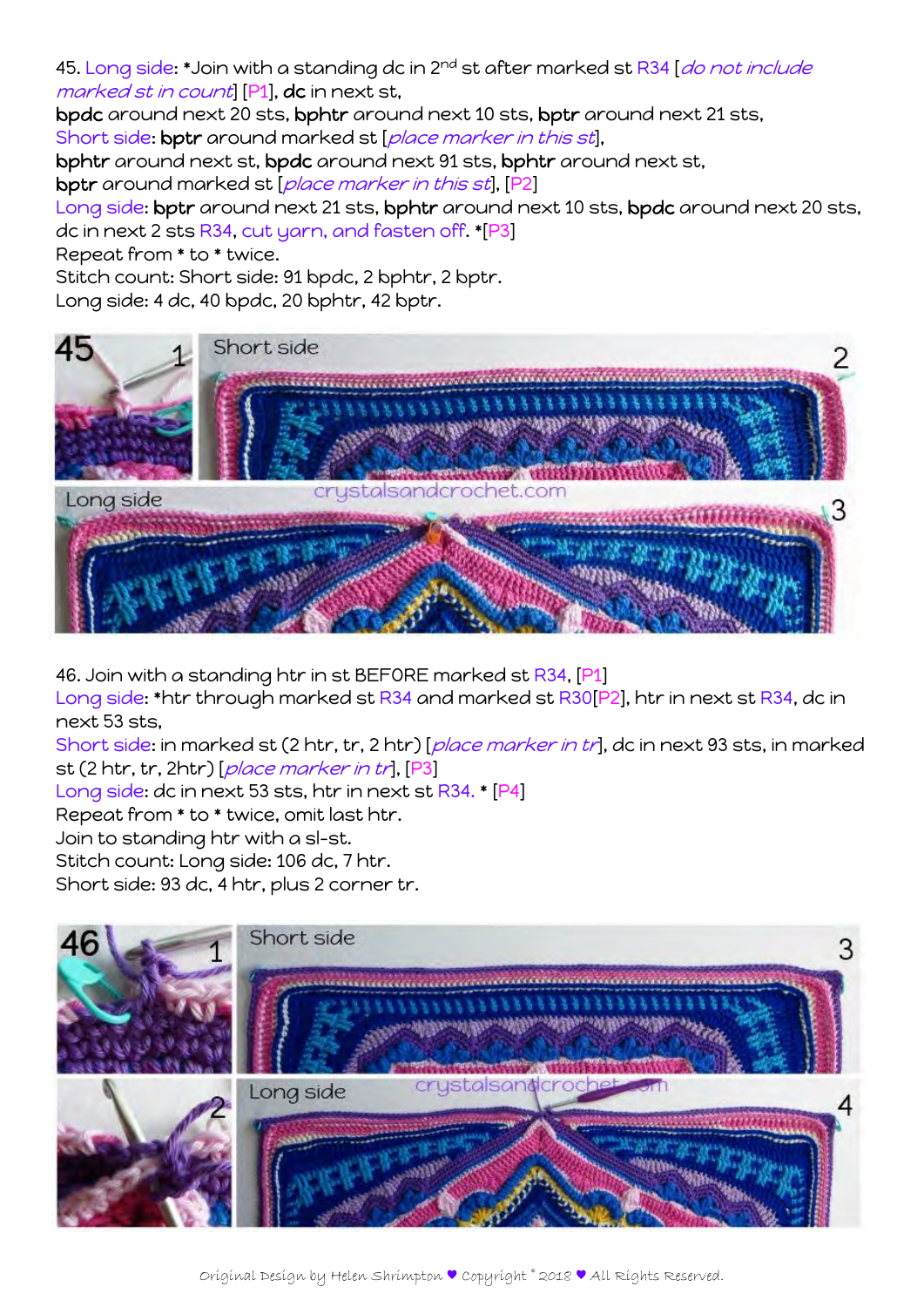47. 3 ch [*counts as dc*] [P1], tr in next 2 sts, [P2,3] Long side: \*htr in next 55 sts,

Short side: in marked corner tr (2 htr, 2 ch, 2 htr), dc in next 97 sts, in marked corner tr (2 htr, 2 ch, 2 htr),

Long side: htr in next 55 sts, tr in next 3 sts. \*[P4]

Repeat from \* to \* twice, omit last 3 tr. Join to top of 3ch, fasten off, and secure ends. Stitch count: Long side: 114 htr, 3 tr. Short side: 97 dc, 4 htr, plus  $2 \times 2$  ch corner spaces.



Hint: take care not to miss the 1st st after each of the corners.

48. Join with a standing tr in last st before 2 ch corner space at the end of any short side, [P1]

Long side: \*in 2 ch corner space (2 tr, 2 ch, 2 tr) [P2], tr in next 117 sts,

Short side: in 2 ch corner space (2 tr, 2 ch, 2 tr), tr in next 101 sts. \*[P3]

Repeat from \* to \* twice, omit last tr. Join to standing tr with a sl-st. Stitch count: Long side: 121 tr, plus 1 x 2 ch corner space. Short side: 105 tr, plus  $1 \times 2$  ch corner space.

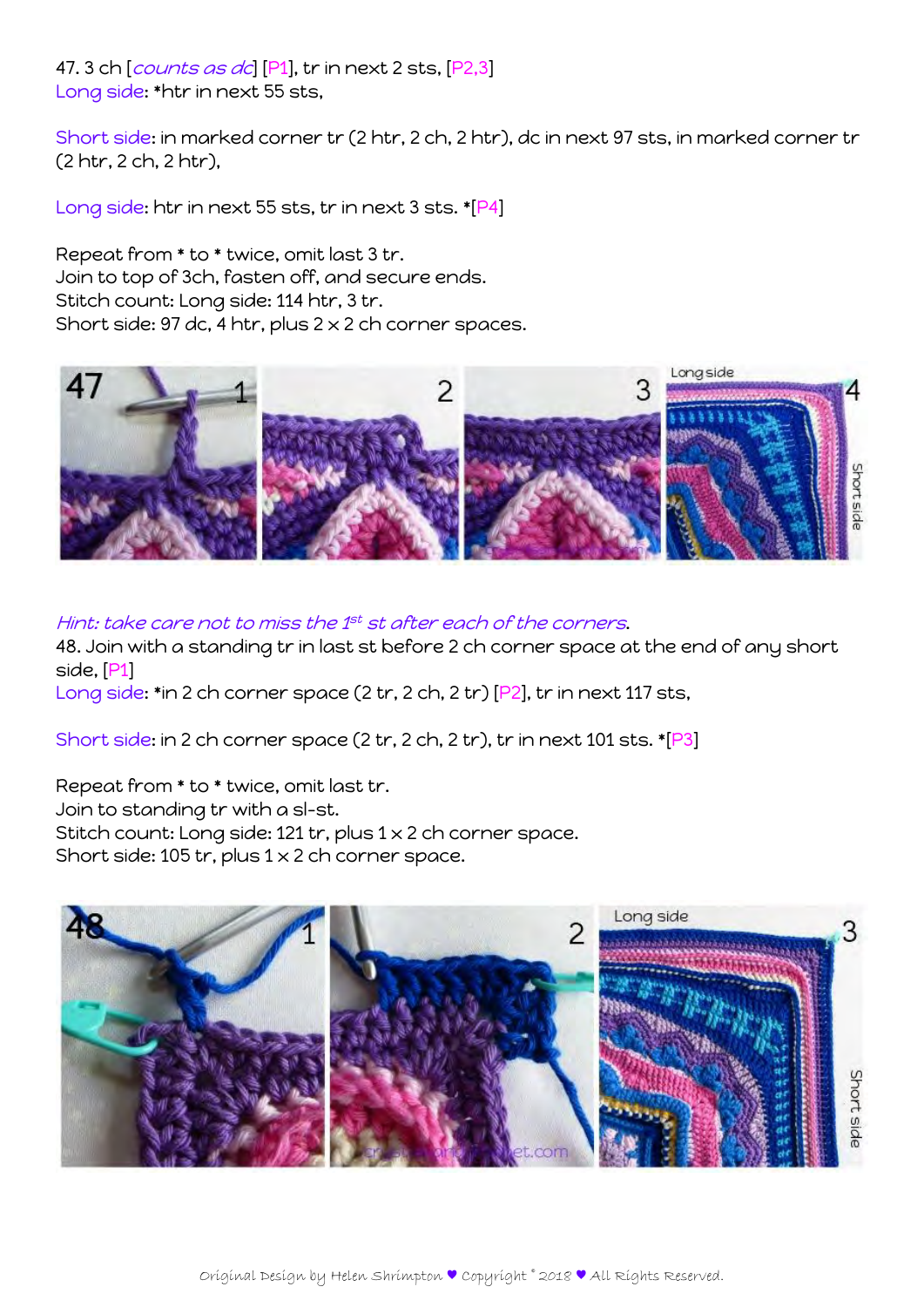49. 3 ch [*counts as tr*] [P1], tr in next 2 sts.

Long side: \*in 2 ch corner space (2 tr, 2 ch, 2 tr) [P2], tr in next 121 sts,

Short side: in 2 ch corner space (2 tr, 2 ch, 2 tr), tr in next 105 sts. \*[P3]

Repeat from \* to \* twice, omit last 3 tr. Join to top of 3 ch, fasten off, and secure ends. Stitch count: Long side: 125 tr, plus 1 x 2 ch corner space. Short side: 109 tr, plus  $1 \times 2$  ch corner space.



Star stitch is a variation of a traditional stitch called Margarite which has 3 spikes, or Five Star Margarite which has 5 spikes, traditionally the 2<sup>nd</sup> row is made in dc, but using htr gives the beautiful star form to this stitch.

Hint: Star Stitch is worked over 2 rounds, the 1st round is worked on the right side, the 2<sup>nd</sup> round is worked on the wrong side.

Hint: when making the beginning star st, the "eye" formed by the 1 ch is only to make the beginning star st, it is not worked into in following round.

50. Short side: [beginning star stitch] Join with a standing \*htr in the 2 ch corner space at the end of any long side, 1 ch to form "eye" [P1], insert hook into eye, yo and draw through a loop, repeat in the bottom of htr post, in 2 ch corner space, and in the next 2 sts. [P2]

You will now have 6 loops on your hook, yarn over and draw through all 6 loops. 1 ch to close the stitch and form the "eye" of the star. [P3]

Continued, on next page……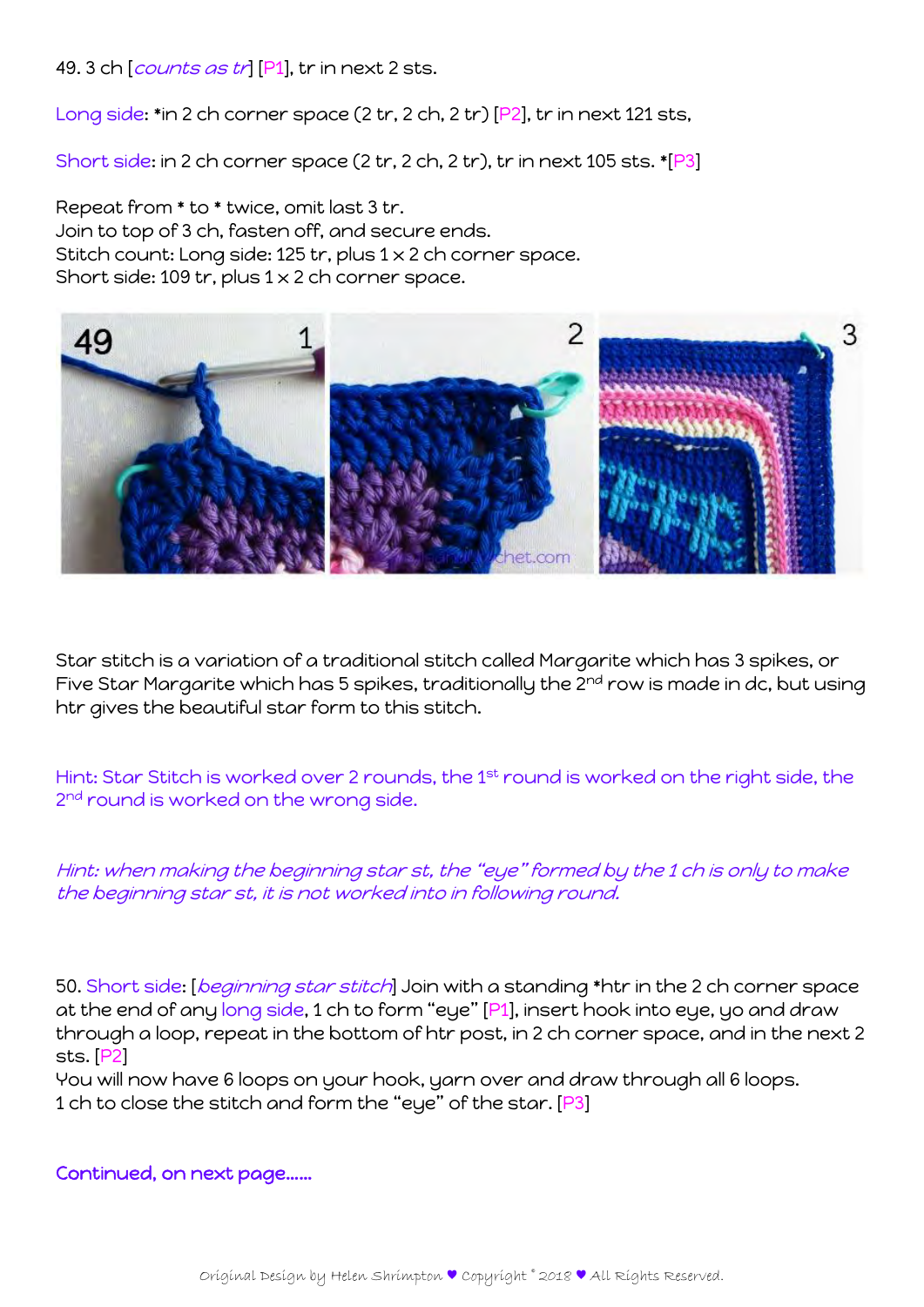(Insert hook in the "eye" of previous star st and pull up a loop, repeat in the last "spoke" of the star, in the same stitch of R49 that the spoke of the last star is in, and the next 2 sts, [6 loops on hook], yo and draw through all 6 loops, 1 ch to close) [P4,5] 54 times, [last loop of last star will end in the 2 ch corner space], [P6] in 2 ch corner space (htr, 1 ch) place marker in 1 ch space, [P7,8]

Long side: make beginning star st starting in 2 ch corner space, make another 62-star stitch *[last loop of last star st will fall in 2ch corner space*], in 2 ch corner space (htr, 1 ch) place marker in 1 ch space. \*[P9]

Repeat from \* to \* twice. Join to standing htr with a sl-st. Stitch count: Short side: 55 star-sts, plus corner group of htr, 1 ch. Long side: 63 star-sts, plus corner group of htr, 1 ch.

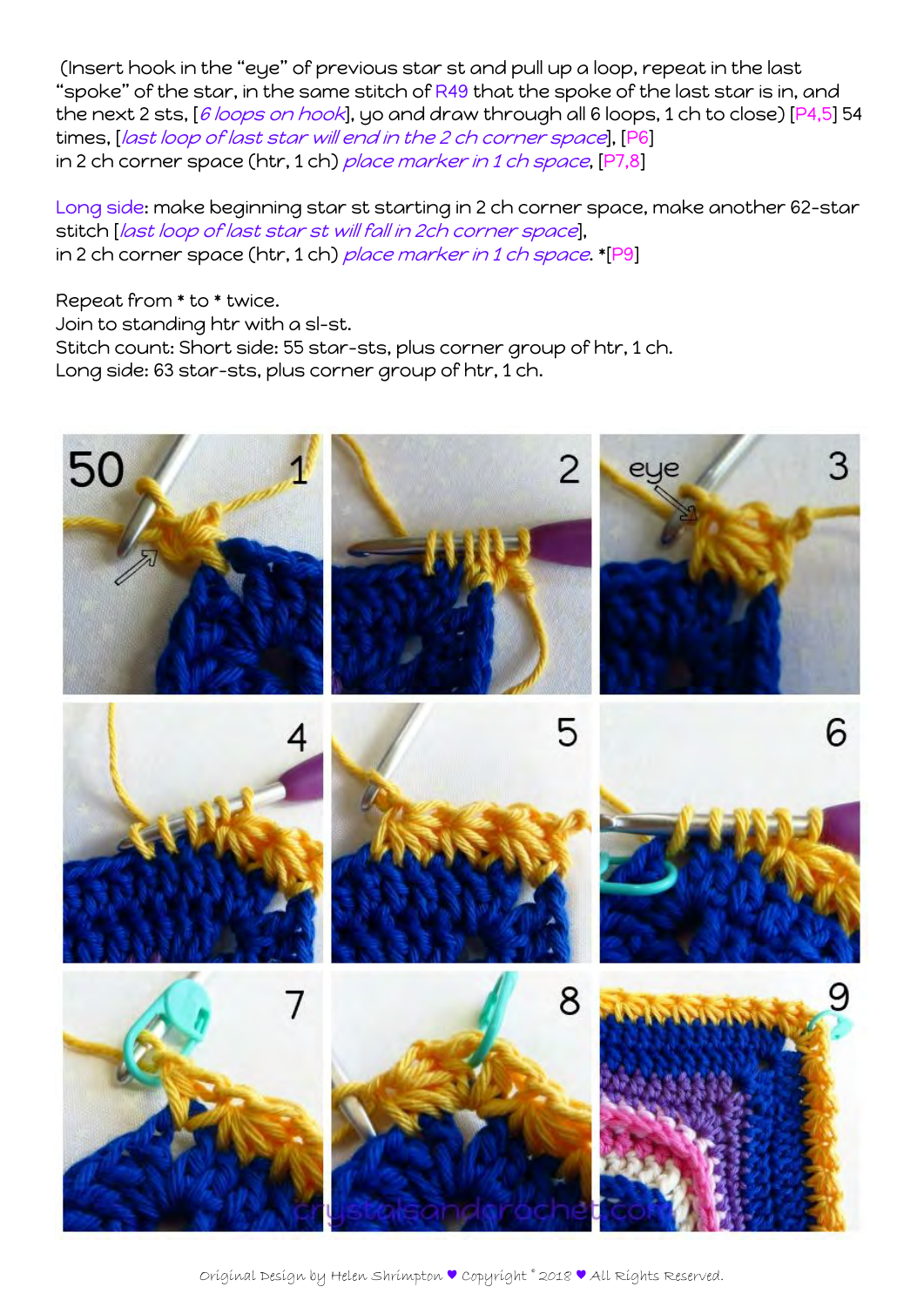#### 51. Star Stitch cont. 1ch, TURN, wrong side facing you. [P1]

Long side: \*in 1 ch corner space (htr, 2 ch, htr) [P2], miss htr, 2 htr in the "eye" of next 63 star-sts, miss last htr, [P3]

Short side: in 1 ch corner space (htr, 2 ch, htr), miss htr, 2 htr in the "eye" of next 55 star sts, miss last htr. \* [P4]

Repeat from \* to \* twice. Join to 1st htr, fasten off, and secure ends. Stitch Count: Short side: 112 htr, plus 1 x 2 ch corner space. Long side: 128 htr, plus 1 x 2 ch corner space.

#### Hint: Remember to work tail ends away on wrong side of work.

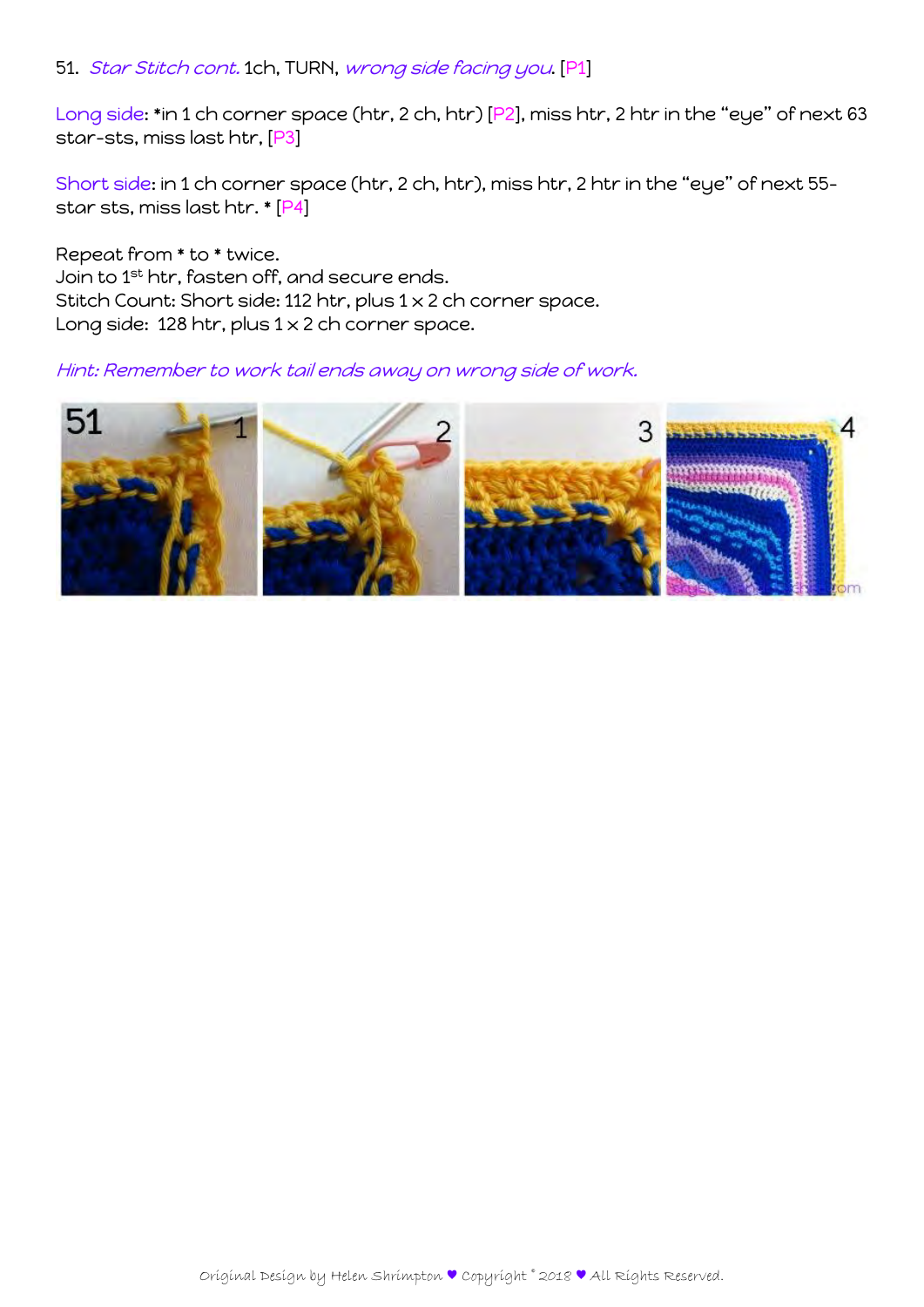## Turn your work so right side is facing you.

Hint: remember having turned your work top loops to work into are now after the stitch post, and not before.

52. Join with a standing tr in last st of any short side, [P1] Long side: \*in 2 ch corner space (2 tr, 2 ch, 2 tr), tr in next 128 sts, [P2,3] Short side: in 2 ch corner space (2 tr, 2 ch, 2 tr), tr in next 112 sts. \*[P4,5]

Repeat from \* to \* twice, omit last tr. Join to standing tr with a sl-st. Stitch count: Long side: 132 tr, plus 1 x 2 ch corner space. Short side: 116 tr, plus  $1 \times 2$  ch corner space.